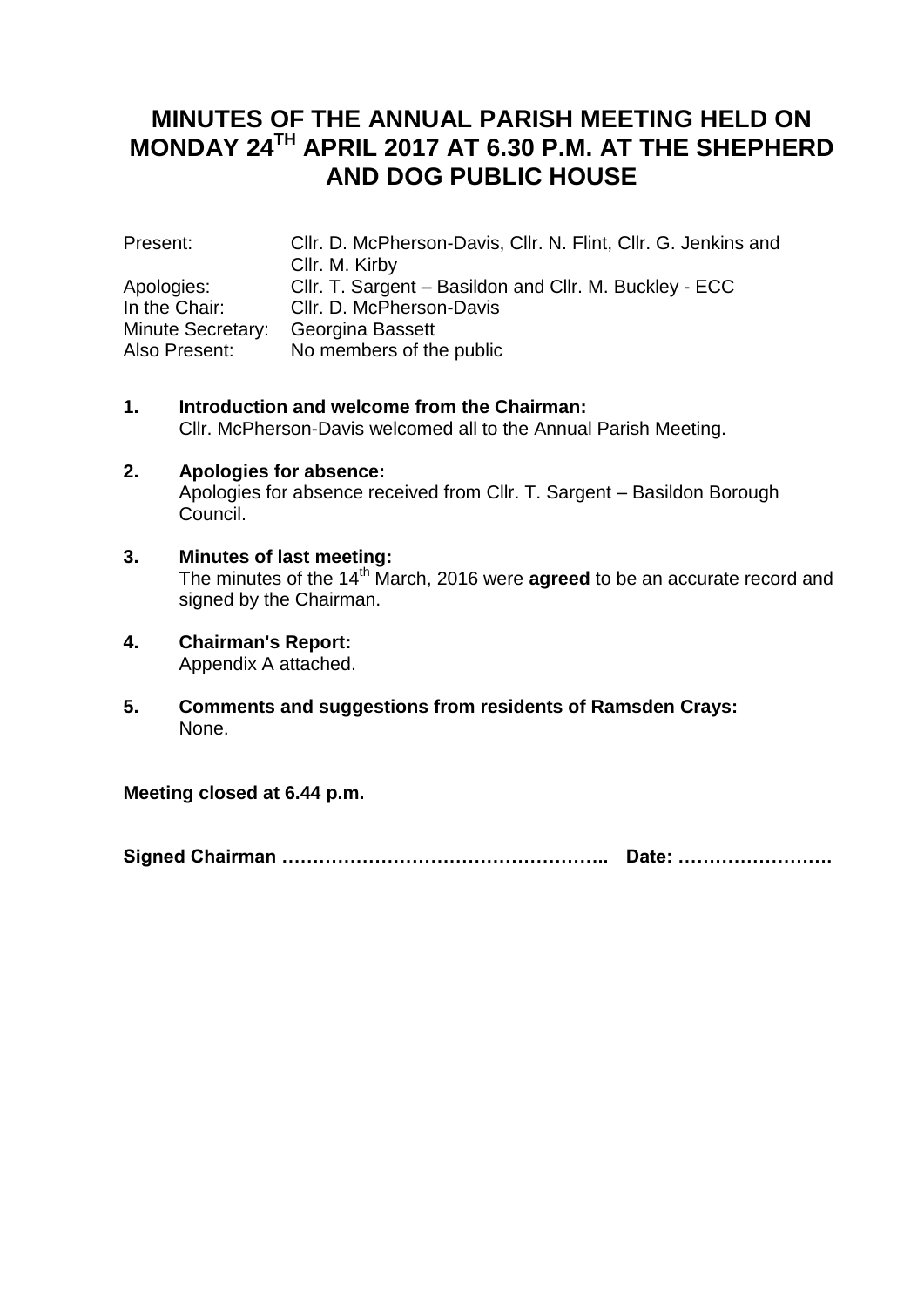

# **RAMSDEN CRAYS PARISH COUNCIL - CHAIRMAN'S REPORT 2016/17**

Dear Resident,

This Annual Report includes information about the activities of the Parish Council over the last year (April 2016 to March 2017) and future activities as well as financial information.

Yours sincerely,

David McPherson-Davis *Chairman, Ramsden Crays Parish Council April 2017*

#### **Parish Council Meetings:**

The Parish Council Meetings are held on a regular monthly basis.

## **Details are displayed on our Notice Board at the entrance to Church Lane.**

Following the resignation of the Chairman and Vice Chairman we now have two new Councillors but still need one more to bring us up to full compliment.

Please feel free to approach any member of the Council or the Clerk (Contact details are shown on the Notice Board) if you have any issues that you wish to raise with the Parish Council.

The Public are very welcome to attend the Parish Council meetings where you have an opportunity to speak on agenda items at the Open Session at the commencement of the meeting and then again at the end during Open Session on general items

#### **Projects:**

.

The Forest of Life project in the Recreation Ground is now reaching completion and I would recommend that residents go and see for themselves the difference it is making in the transformation of this area in our Parish.

#### **Our future projects for consideration are:-**

- 1. An additional Notice Board at the junction of Gardiners Lane North and A129.
- 2. We are very concerned at traffic speeds through the Parish and are considering installing warning signs particularly on the A129.
- 3. A Defibrillator for emergencies in the Parish.
- 4. Additional seating in the Recreation Ground.